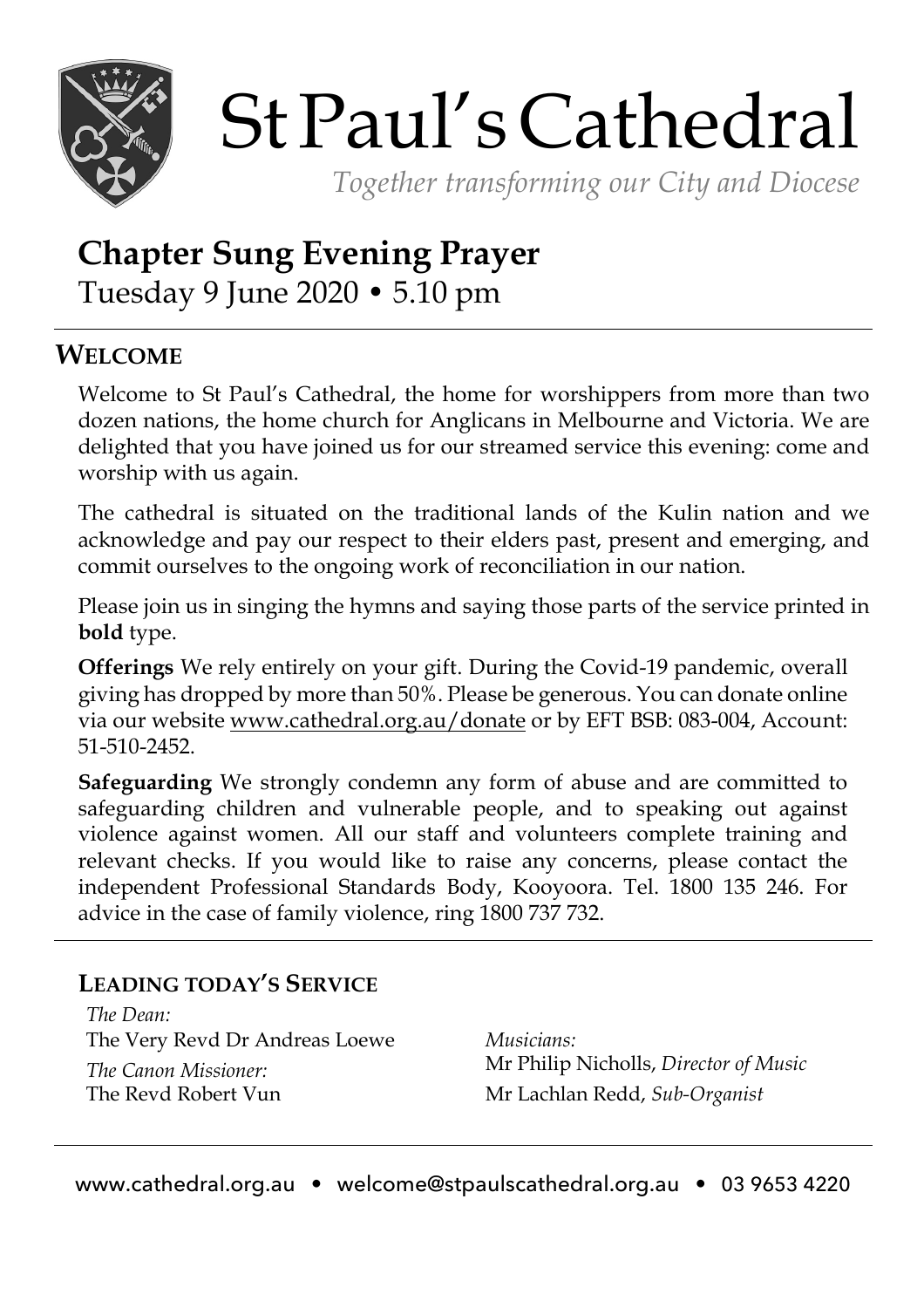#### **THE GREETING**

*The Dean welcomes all to the service and offers an Acknowledgement of Country.*

The Lord be with you. **And also with you.**  O sing unto the Lord a new song: **sing to the Lord all the earth.** Glory to God; Father, Son and Holy Spirit:

**as in the beginning, so now, and for ever. Amen.**

**THE OFFICE HYMN**



4 **Lord, we thy presence seek; may ours this blessing be: give us a pure and lowly heart, a temple meet for thee.**

> John Keble (1792-1866) and William John Hall (1793-1861) *Australian Hymn Book* 376

**THE OPENING PRAYER**

The day is now past and the night is at hand. Let us pray with one heart and mind.

*Silence is kept.*

Father of lights, receive the prayer and praise we offer you as our evening sacrifice; make us a light for all the world, delivered by your goodness from all the works of darkness; through Jesus Christ your Son our Lord. **Amen.**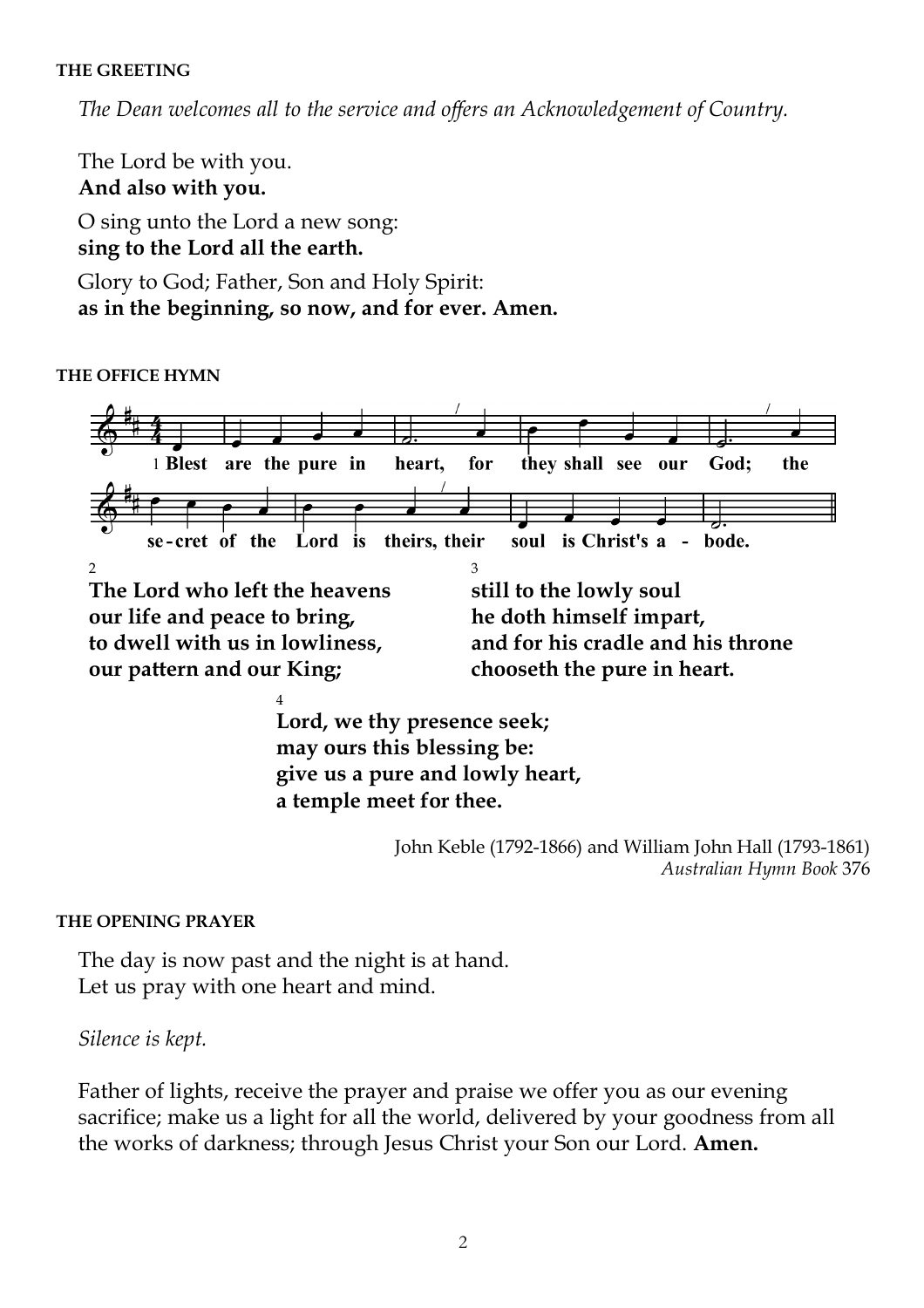#### **THE READING** James 4:11-17

<sup>11</sup> Do not speak evil against one another, brothers and sisters. Whoever speaks evil against another or judges another, speaks evil against the law and judges the law; but if you judge the law, you are not a doer of the law but a judge. <sup>12</sup> There is one lawgiver and judge who is able to save and to destroy. So who, then, are you to judge your neighbour?

<sup>13</sup> Come now, you who say, 'Today or tomorrow we will go to such and such a town and spend a year there, doing business and making money.' <sup>14</sup> Yet you do not even know what tomorrow will bring. What is your life? For you are a mist that appears for a little while and then vanishes. <sup>15</sup> Instead you ought to say, 'If the Lord wishes, we will live and do this or that.' <sup>16</sup> As it is, you boast in your arrogance; all such boasting is evil. <sup>17</sup> Anyone, then, who knows the right thing to do and fails to do it, commits sin.

May your word live in us **and bear much fruit to your glory**.

#### **THE ANTHEM**

Sweet day, so cool, so calm, so bright, the bridal of the earth and sky; the dew shall weep thy fall to-night, for thou must die.

Sweet rose, whose hue angry and brave bids the rash gazer wipe his eye; thy root is ever in its grave, and thou must die.

Sweet spring, full of sweet days and roses, a box where sweets compacted lie; my music shows ye have your closes, and all must die.

Only a sweet and virtuous soul, like season'd timber, never gives; but though the whole world turn to coal, then chiefly lives.

> Text: George Herbert (1593-1633) Music: Martin Wright (b.1980)

#### **THE HOMILY**

*A reflection on the reading is offered by the Canon Missioner*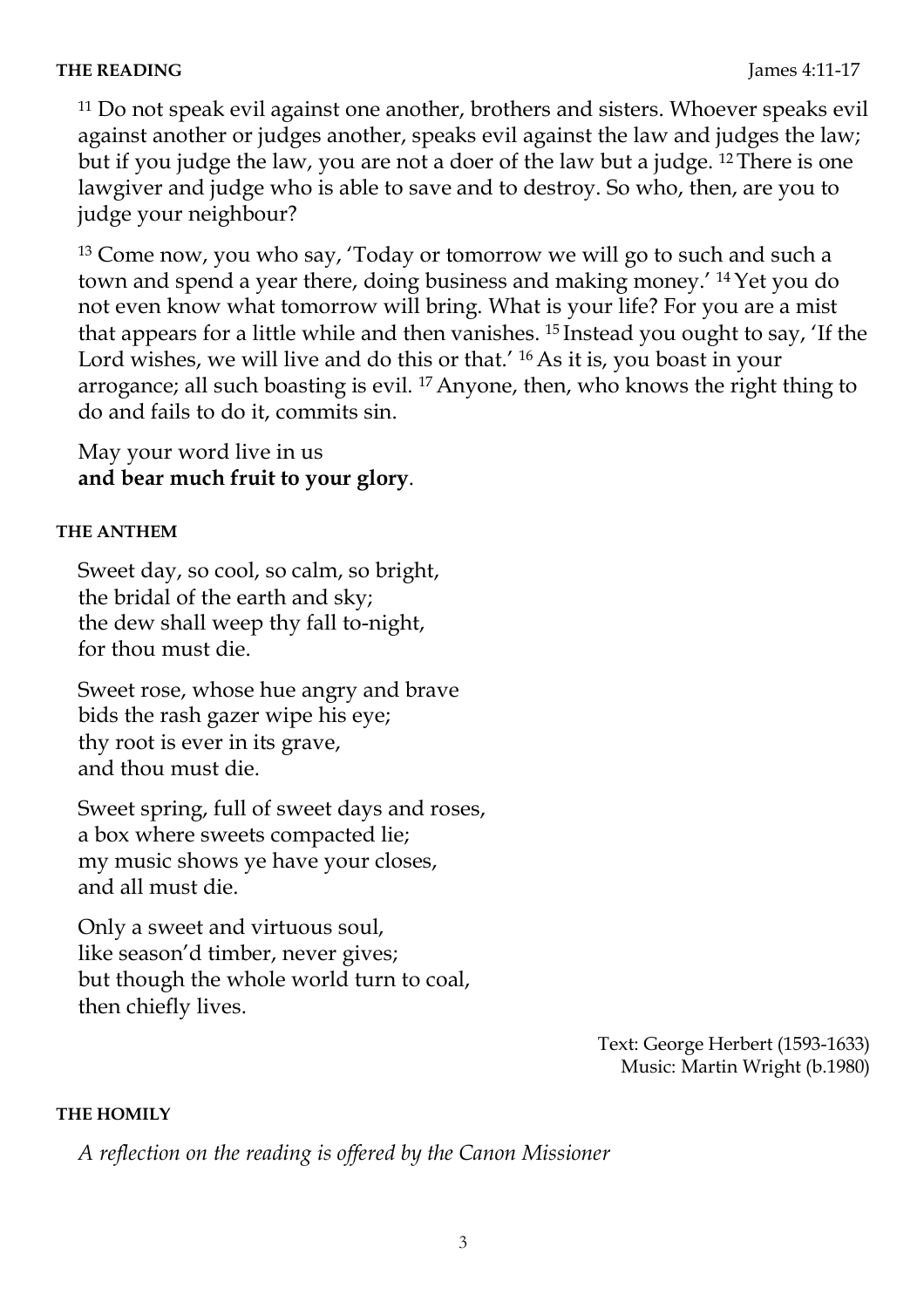#### **THE PRAYERS**

Let us pray.

Lord have mercy. **Christ have mercy.** Lord have mercy.

Our Father in heaven, **hallowed be your name, your kingdom come, your will be done, on earth as in heaven. Give us today our daily bread. Forgive us our sins as we forgive those who sin against us. Save us from the time of trial and deliver us from evil. For the kingdom, the power, and the glory are yours now and for ever. Amen.** 

#### **THE COLLECT OF THE DAY**

Almighty and everlasting God, you have given to us your servants grace by the confession of a true faith to acknowledge the glory of the eternal Trinity, and in the power of the divine majesty to worship the Unity: keep us steadfast in this faith, and evermore defend us from all adversities, for you live and reign, one God, for ever and ever. **Amen.**

*Intercessions and Thanksgivings are made according to need.*

#### **THE EVENING COLLECT**

Lighten our darkness, Lord, we pray: and in your great mercy defend us from all perils and dangers of this night; for the love of your only Son our Saviour Jesus Christ. **Amen.**

#### **THE DISMISSAL HYMN**

*During the Covid-19 pandemic, overall giving has dropped significantly. We ask you to consider making a donation to help us continue our ministry. Please be generous. You can donate online via our website www.cathedral.org.au/donate or by EFT BSB: 083-004, Account: 51-510-2452.*